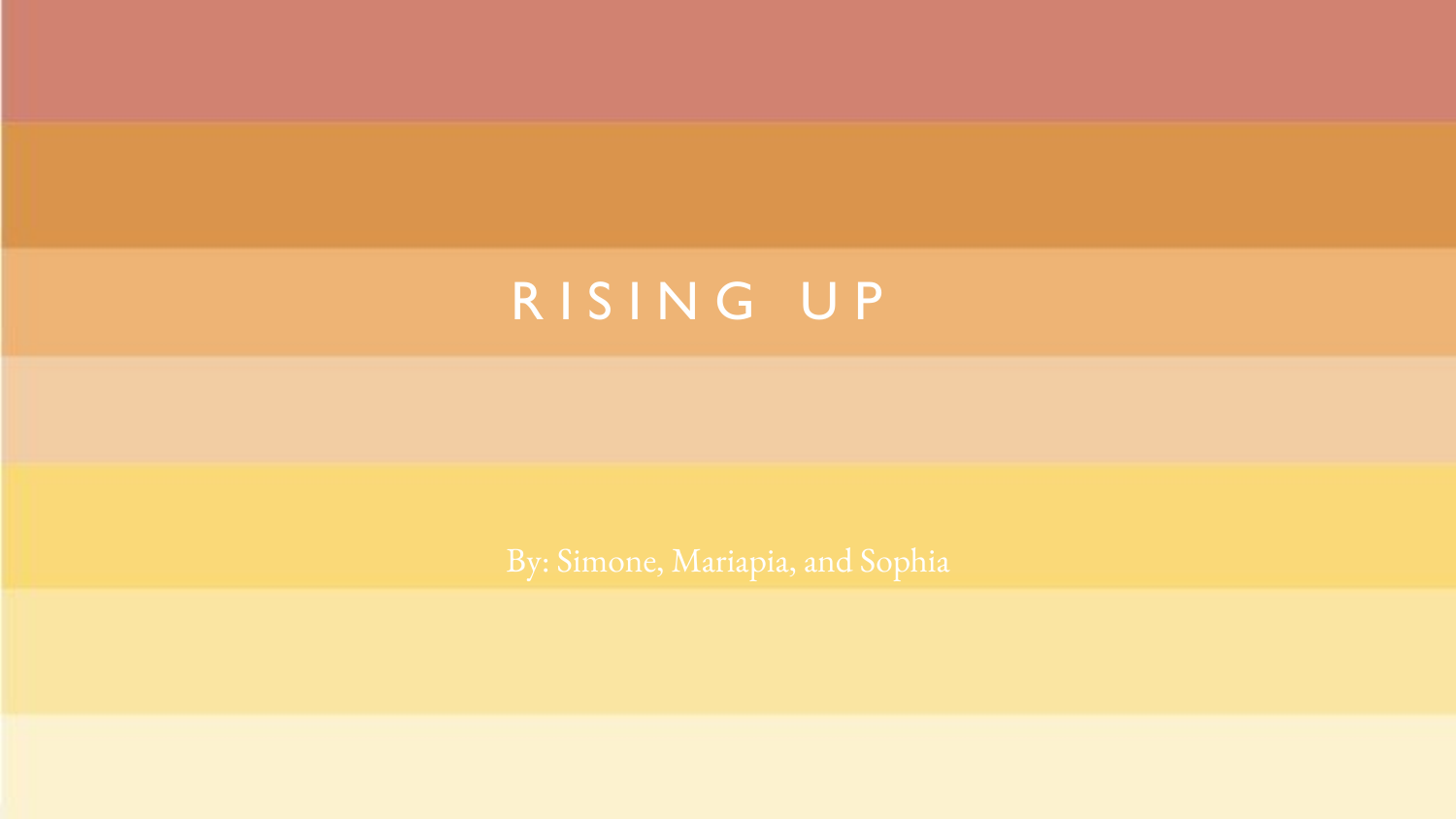

### R I S I N G U P

#### Theme and 3 sentence description

The theme is fresh stars. We picked these colors because it represents a sunrise. A sunrise can represent the start of a new day which is what we are trying to show in our yearbook.

#### Fonts (up to 3)

EB Garamond - GILL SANS (all caps with space inbetween) - lora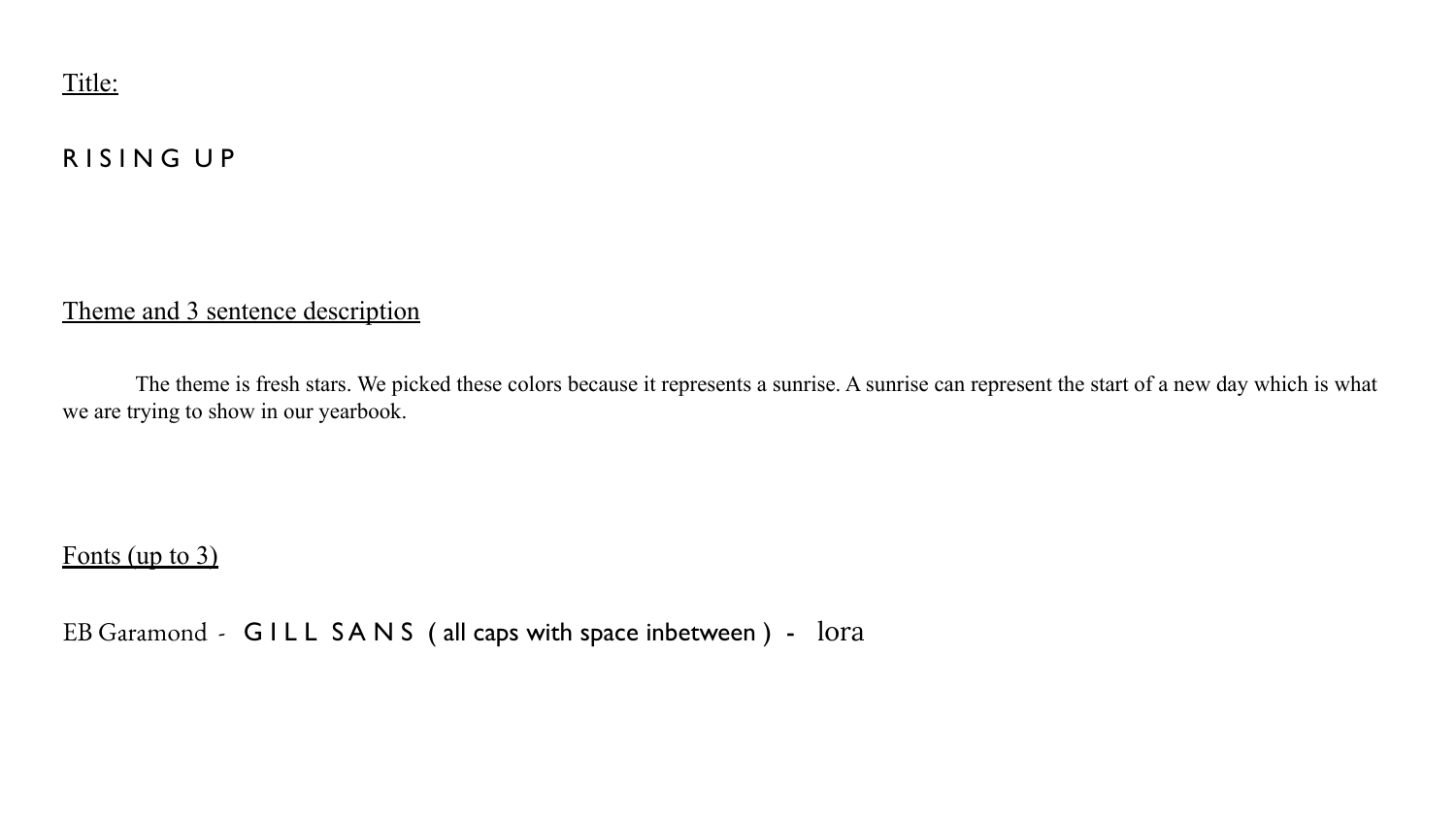

### Color Palette (up to 5) 1 original design (cover)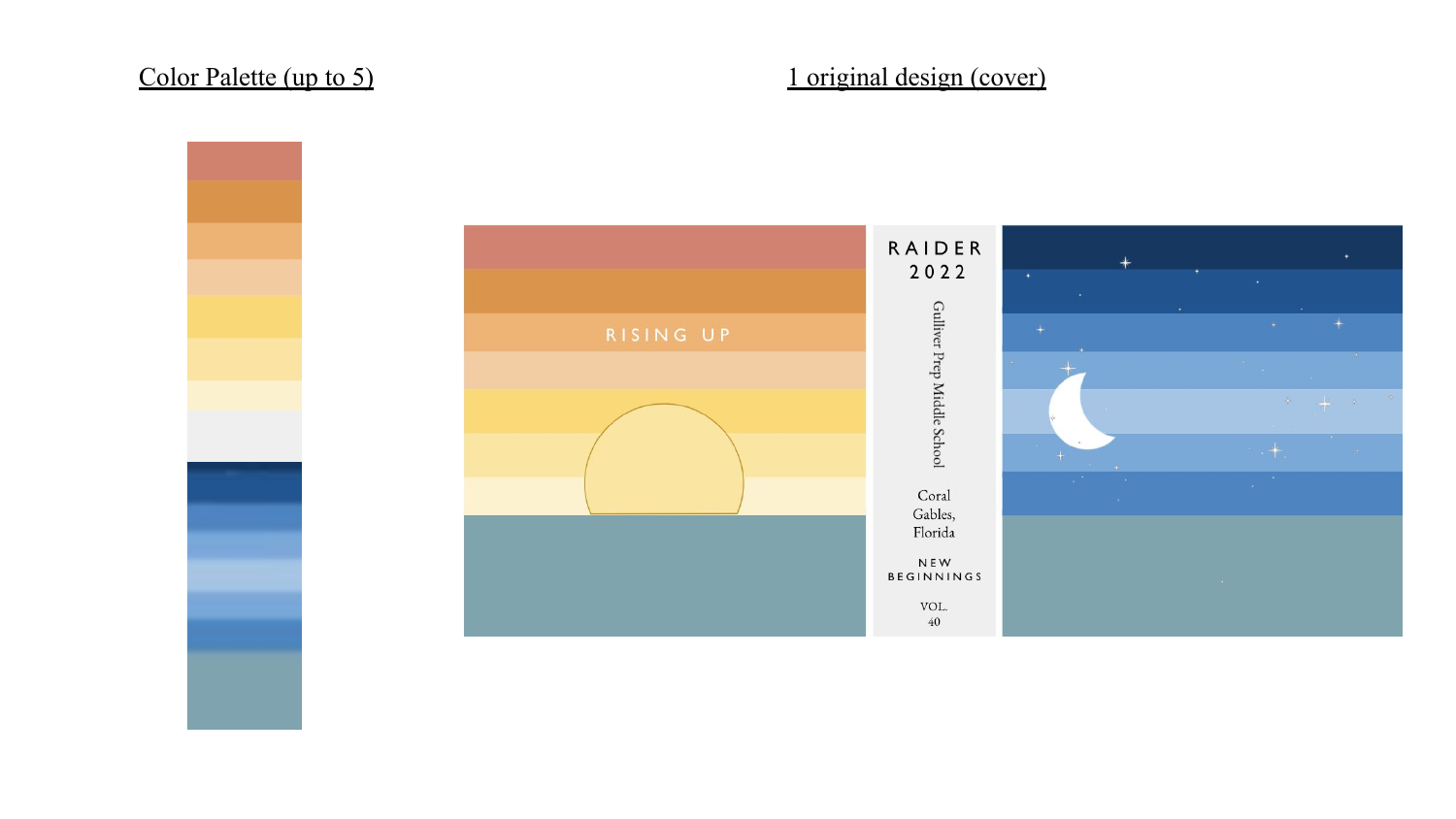## O P E N I N G C O PY

We did not think we had to to wear masks this year, but we rose up and are wearing our masks in our classrooms. We expected to social distance this year, but here we are sitting close together with our friends. We did not expect the first football game to be so packed, but we were proved wrong and it was full of students eager to watch the first game although it was in the hot sun. We are rising up and starting back up with the yearly IB program community project. We were able to rise up and come to school fully in person once again. The middle school girls water polo team rose up and participated in the high school water polo season. In Physical Education we did not expect to dress out or do swimming and here we are doing that once again. Some of the young middle schoolers in the volleyball team have also rosen up and are playing in the varsity team, having an opportunity to get always get better. We did not expect to have the same lunch but we are all sitting together again with our friends the way we used to. All students rose up this year in their own way.